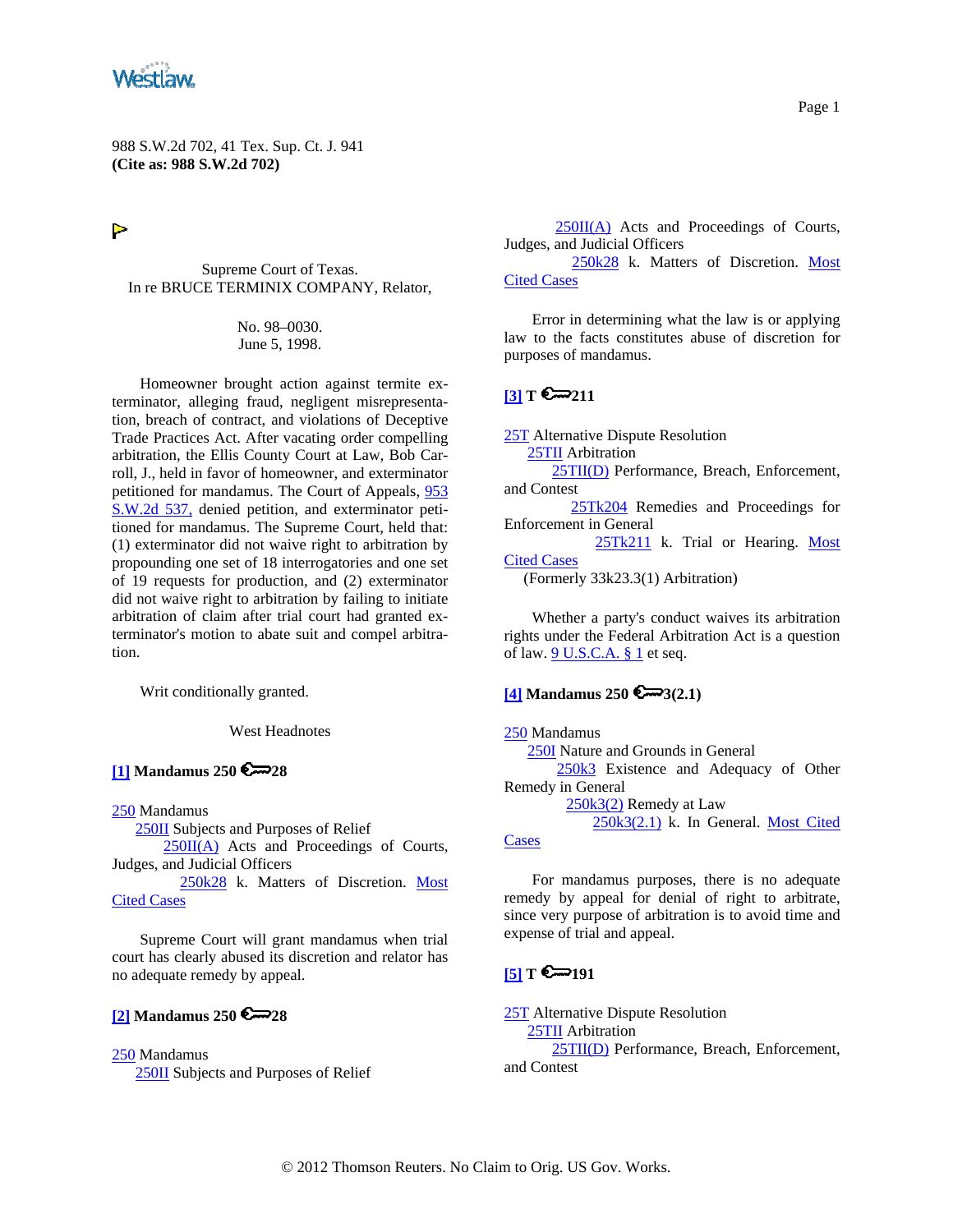[25Tk190](http://www.westlaw.com/KeyNumber/Default.wl?rs=dfa1.0&vr=2.0&CMD=KEY&DocName=25Tk190) Stay of Proceedings Pending Ar-

<span id="page-1-0"></span>bitration

[25Tk191](http://www.westlaw.com/KeyNumber/Default.wl?rs=dfa1.0&vr=2.0&CMD=KEY&DocName=25Tk191) k. In General. [Most Cited](http://www.westlaw.com/Digest/Default.wl?rs=dfa1.0&vr=2.0&CMD=MCC&DocName=25Tk191) 

[Cases](http://www.westlaw.com/Digest/Default.wl?rs=dfa1.0&vr=2.0&CMD=MCC&DocName=25Tk191)

(Formerly 33k23.9 Arbitration)

Section of Federal Arbitration Act generally requiring "courts of the United States" to stay proceedings where issue therein is referable to arbitration applies to state as well as federal courts. [9 U.S.C.A. §](http://www.westlaw.com/Find/Default.wl?rs=dfa1.0&vr=2.0&DB=1000546&DocName=9USCAS3&FindType=L)  [3.](http://www.westlaw.com/Find/Default.wl?rs=dfa1.0&vr=2.0&DB=1000546&DocName=9USCAS3&FindType=L)

# $[6]$  **T**  $\sum$  113

[25T](http://www.westlaw.com/KeyNumber/Default.wl?rs=dfa1.0&vr=2.0&CMD=KEY&DocName=25T) Alternative Dispute Resolution [25TII](http://www.westlaw.com/KeyNumber/Default.wl?rs=dfa1.0&vr=2.0&CMD=KEY&DocName=25TII) Arbitration [25TII\(A\)](http://www.westlaw.com/KeyNumber/Default.wl?rs=dfa1.0&vr=2.0&CMD=KEY&DocName=25TII%28A%29) Nature and Form of Proceeding [25Tk113](http://www.westlaw.com/KeyNumber/Default.wl?rs=dfa1.0&vr=2.0&CMD=KEY&DocName=25Tk113) k. Arbitration Favored; Public Policy. [Most Cited Cases](http://www.westlaw.com/Digest/Default.wl?rs=dfa1.0&vr=2.0&CMD=MCC&DocName=25Tk113) (Formerly 33k1.2 Arbitration)

# T  $\epsilon$ <sub>∞210</sub>

[es](http://www.westlaw.com/Digest/Default.wl?rs=dfa1.0&vr=2.0&CMD=MCC&DocName=25Tk210)

[25T](http://www.westlaw.com/KeyNumber/Default.wl?rs=dfa1.0&vr=2.0&CMD=KEY&DocName=25T) Alternative Dispute Resolution [25TII](http://www.westlaw.com/KeyNumber/Default.wl?rs=dfa1.0&vr=2.0&CMD=KEY&DocName=25TII) Arbitration [25TII\(D\)](http://www.westlaw.com/KeyNumber/Default.wl?rs=dfa1.0&vr=2.0&CMD=KEY&DocName=25TII%28D%29) Performance, Breach, Enforcement, and Contest [25Tk204](http://www.westlaw.com/KeyNumber/Default.wl?rs=dfa1.0&vr=2.0&CMD=KEY&DocName=25Tk204) Remedies and Proceedings for Enforcement in General

[25Tk210](http://www.westlaw.com/KeyNumber/Default.wl?rs=dfa1.0&vr=2.0&CMD=KEY&DocName=25Tk210) k. Evidence. [Most Cited Cas-](http://www.westlaw.com/Digest/Default.wl?rs=dfa1.0&vr=2.0&CMD=MCC&DocName=25Tk210)

(Formerly 33k23.3(1) Arbitration)

Public policy favors arbitration, and therefore, Federal Arbitration Act imposes a strong presumption against waiver. [9 U.S.C.A. § 3](http://www.westlaw.com/Find/Default.wl?rs=dfa1.0&vr=2.0&DB=1000546&DocName=9USCAS3&FindType=L).

# $[7]$  **T**  $\bigotimes$  182(1)

[25T](http://www.westlaw.com/KeyNumber/Default.wl?rs=dfa1.0&vr=2.0&CMD=KEY&DocName=25T) Alternative Dispute Resolution [25TII](http://www.westlaw.com/KeyNumber/Default.wl?rs=dfa1.0&vr=2.0&CMD=KEY&DocName=25TII) Arbitration [25TII\(D\)](http://www.westlaw.com/KeyNumber/Default.wl?rs=dfa1.0&vr=2.0&CMD=KEY&DocName=25TII%28D%29) Performance, Breach, Enforcement, and Contest [25Tk177](http://www.westlaw.com/KeyNumber/Default.wl?rs=dfa1.0&vr=2.0&CMD=KEY&DocName=25Tk177) Right to Enforcement and Defenses in General [25Tk182](http://www.westlaw.com/KeyNumber/Default.wl?rs=dfa1.0&vr=2.0&CMD=KEY&DocName=25Tk182) Waiver or Estoppel [25Tk182\(1\)](http://www.westlaw.com/KeyNumber/Default.wl?rs=dfa1.0&vr=2.0&CMD=KEY&DocName=25Tk182%281%29) k. In General. [Most](http://www.westlaw.com/Digest/Default.wl?rs=dfa1.0&vr=2.0&CMD=MCC&DocName=25Tk182%281%29) 

[Cited Cases](http://www.westlaw.com/Digest/Default.wl?rs=dfa1.0&vr=2.0&CMD=MCC&DocName=25Tk182%281%29)

(Formerly 33k23.3(1) Arbitration)

Courts will not find that a party has waived its right to enforce an arbitration clause by merely taking part in litigation unless it has substantially invoked the judicial process to its opponent's detriment.

### $[8]$  **T**  $\bigotimes$  182(2)

[25T](http://www.westlaw.com/KeyNumber/Default.wl?rs=dfa1.0&vr=2.0&CMD=KEY&DocName=25T) Alternative Dispute Resolution [25TII](http://www.westlaw.com/KeyNumber/Default.wl?rs=dfa1.0&vr=2.0&CMD=KEY&DocName=25TII) Arbitration

 [25TII\(D\)](http://www.westlaw.com/KeyNumber/Default.wl?rs=dfa1.0&vr=2.0&CMD=KEY&DocName=25TII%28D%29) Performance, Breach, Enforcement, and Contest

[25Tk177](http://www.westlaw.com/KeyNumber/Default.wl?rs=dfa1.0&vr=2.0&CMD=KEY&DocName=25Tk177) Right to Enforcement and Defenses in General

[25Tk182](http://www.westlaw.com/KeyNumber/Default.wl?rs=dfa1.0&vr=2.0&CMD=KEY&DocName=25Tk182) Waiver or Estoppel

 [25Tk182\(2\)](http://www.westlaw.com/KeyNumber/Default.wl?rs=dfa1.0&vr=2.0&CMD=KEY&DocName=25Tk182%282%29) k. Suing or Participating in Suit. [Most Cited Cases](http://www.westlaw.com/Digest/Default.wl?rs=dfa1.0&vr=2.0&CMD=MCC&DocName=25Tk182%282%29)

(Formerly 33k23.3(2) Arbitration)

Substantially invoking judicial process does not waive a party's arbitration rights unless opposing party proves that it suffered prejudice as a result.

# $[9]$  **T**  $\bigodot$  182(2)

[25T](http://www.westlaw.com/KeyNumber/Default.wl?rs=dfa1.0&vr=2.0&CMD=KEY&DocName=25T) Alternative Dispute Resolution **25TII** Arbitration [25TII\(D\)](http://www.westlaw.com/KeyNumber/Default.wl?rs=dfa1.0&vr=2.0&CMD=KEY&DocName=25TII%28D%29) Performance, Breach, Enforcement, and Contest [25Tk177](http://www.westlaw.com/KeyNumber/Default.wl?rs=dfa1.0&vr=2.0&CMD=KEY&DocName=25Tk177) Right to Enforcement and Defenses in General [25Tk182](http://www.westlaw.com/KeyNumber/Default.wl?rs=dfa1.0&vr=2.0&CMD=KEY&DocName=25Tk182) Waiver or Estoppel [25Tk182\(2\)](http://www.westlaw.com/KeyNumber/Default.wl?rs=dfa1.0&vr=2.0&CMD=KEY&DocName=25Tk182%282%29) k. Suing or Participating in Suit. [Most Cited Cases](http://www.westlaw.com/Digest/Default.wl?rs=dfa1.0&vr=2.0&CMD=MCC&DocName=25Tk182%282%29) (Formerly 33k23.3(2) Arbitration)

Although prejudice may result when party uses judicial processes to gain access to information that would not have been discoverable in arbitration, when only a minimal amount of discovery has been conducted, which may also be useful for purpose of arbitration, the court should not ordinarily infer waiver based upon prejudice.

# $[10]$  **T**  $\bigotimes$  182(2)

[25T](http://www.westlaw.com/KeyNumber/Default.wl?rs=dfa1.0&vr=2.0&CMD=KEY&DocName=25T) Alternative Dispute Resolution [25TII](http://www.westlaw.com/KeyNumber/Default.wl?rs=dfa1.0&vr=2.0&CMD=KEY&DocName=25TII) Arbitration [25TII\(D\)](http://www.westlaw.com/KeyNumber/Default.wl?rs=dfa1.0&vr=2.0&CMD=KEY&DocName=25TII%28D%29) Performance, Breach, Enforcement, and Contest

[25Tk177](http://www.westlaw.com/KeyNumber/Default.wl?rs=dfa1.0&vr=2.0&CMD=KEY&DocName=25Tk177) Right to Enforcement and De-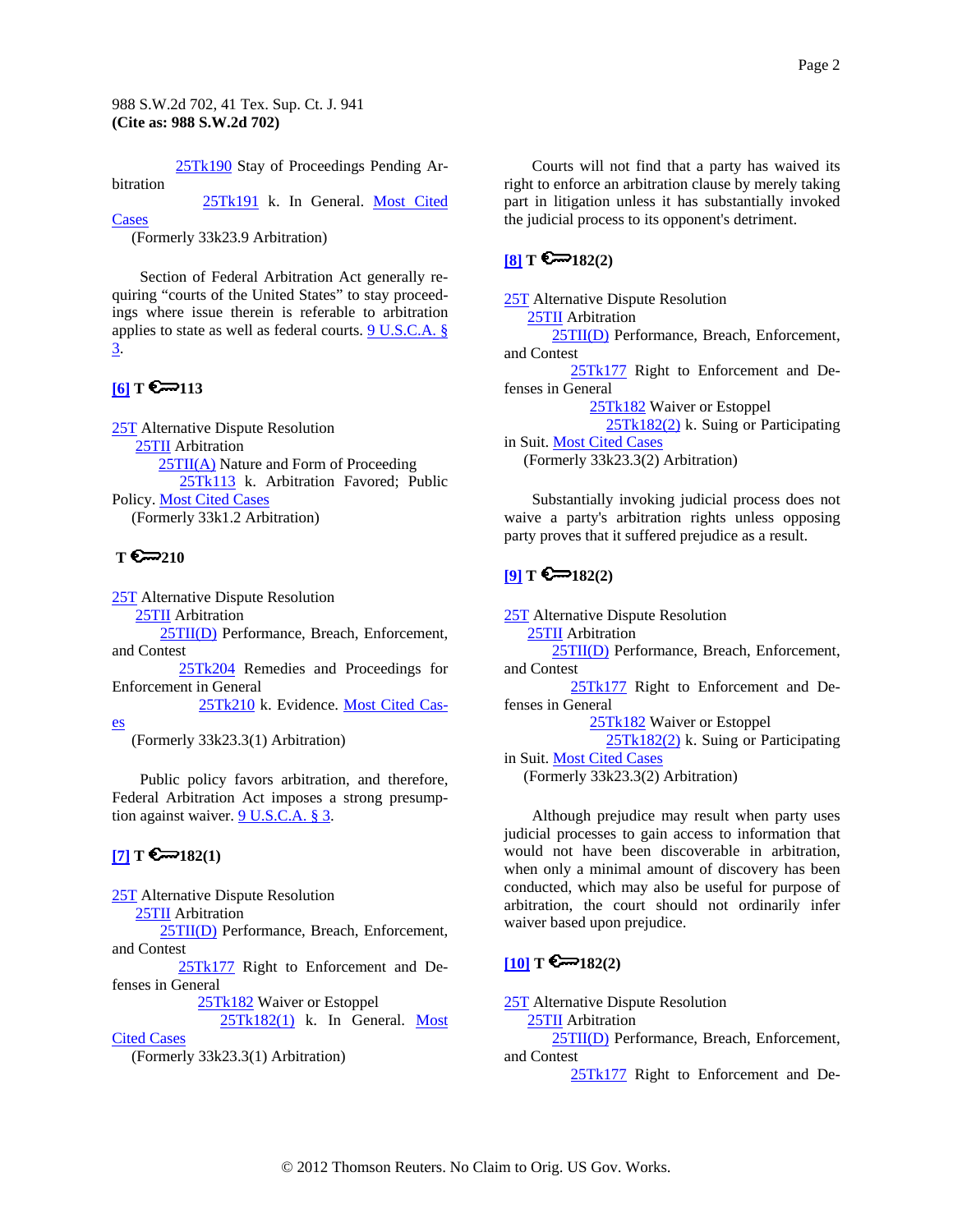#### <span id="page-2-0"></span>988 S.W.2d 702, 41 Tex. Sup. Ct. J. 941 **(Cite as: 988 S.W.2d 702)**

fenses in General [25Tk182](http://www.westlaw.com/KeyNumber/Default.wl?rs=dfa1.0&vr=2.0&CMD=KEY&DocName=25Tk182) Waiver or Estoppel [25Tk182\(2\)](http://www.westlaw.com/KeyNumber/Default.wl?rs=dfa1.0&vr=2.0&CMD=KEY&DocName=25Tk182%282%29) k. Suing or Participating in Suit. [Most Cited Cases](http://www.westlaw.com/Digest/Default.wl?rs=dfa1.0&vr=2.0&CMD=MCC&DocName=25Tk182%282%29) (Formerly 33k23.3(2) Arbitration)

Exterminator did not waive right to arbitration of homeowner's claims by propounding one set of eighteen interrogatories and one set of nineteen requests for production; American Arbitration Association (AAA) rules would have allowed arbitrator to arrange for production of documents, and only substantive facts provided by homeowner was list of persons with knowledge of facts relevant to dispute and list of communications between herself and exterminator.

# $[11]$  **T**  $\bigotimes$  182(1)

[25T](http://www.westlaw.com/KeyNumber/Default.wl?rs=dfa1.0&vr=2.0&CMD=KEY&DocName=25T) Alternative Dispute Resolution [25TII](http://www.westlaw.com/KeyNumber/Default.wl?rs=dfa1.0&vr=2.0&CMD=KEY&DocName=25TII) Arbitration [25TII\(D\)](http://www.westlaw.com/KeyNumber/Default.wl?rs=dfa1.0&vr=2.0&CMD=KEY&DocName=25TII%28D%29) Performance, Breach, Enforcement,

and Contest

[25Tk177](http://www.westlaw.com/KeyNumber/Default.wl?rs=dfa1.0&vr=2.0&CMD=KEY&DocName=25Tk177) Right to Enforcement and Defenses in General

> [25Tk182](http://www.westlaw.com/KeyNumber/Default.wl?rs=dfa1.0&vr=2.0&CMD=KEY&DocName=25Tk182) Waiver or Estoppel  $25Tk182(1)$  k. In General. Most

**[Cited Cases](http://www.westlaw.com/Digest/Default.wl?rs=dfa1.0&vr=2.0&CMD=MCC&DocName=25Tk182%281%29)** 

(Formerly 33k23.3(1) Arbitration)

Absent a contrary agreement, party against whom a claim is asserted does not waive its right to arbitrate by failing to initiate arbitration of that claim after trial court grants its motion to abate suit and compel arbitration.

**\*703** [Roy L. Stacy](http://www.westlaw.com/Find/Default.wl?rs=dfa1.0&vr=2.0&DB=PROFILER-WLD&DocName=0165581901&FindType=h), Dallas, for Relator.

[Joe Ross Massengill,](http://www.westlaw.com/Find/Default.wl?rs=dfa1.0&vr=2.0&DB=PROFILER-WLD&DocName=0244563401&FindType=h) Ennis, for Respondent.

#### PER CURIAM.

This is an original proceeding seeking relief from the denial of a plea in abatement and motion to compel arbitration. Because the trial court abused its discretion in finding that relator waived arbitration and because relator has no adequate remedy by appeal, we conditionally grant the petition for writ of mandamus.

In 1990, Kay Bates contracted with relator Bruce Terminix Company for residential termite extermination services. The contract contained an arbitration clause.<sup>FN1</sup> After Terminix failed to rid Bates's house of termites, she filed suit against Terminix on February 28, 1994. Bates alleged fraud, negligent misrepresentation, breach of contract, and Deceptive Trade Practices Act violations, and she asked the court to reform the contract.

[FN1.](#page-2-0) The clause reads in full:

10. ARBITRATION. The Purchaser and Terminix agree that any controversy or claim between them arising out of or relating to this agreement shall be settled exclusively by arbitration. Such arbitration shall be conducted in accordance with the Commercial Arbitration Rules then in force of the American Arbitration Association. The decision of the arbitrator shall be a final and binding resolution of the disagreement which may be entered as a judgment by any court of competent jurisdiction. Neither party shall sue the other where the basis of the suit is this agreement other than for enforcement of the arbitrator's decision.

Terminix answered the suit and sent Bates requests for production and interrogatories, which she answered. On August 8, 1994, Terminix moved to abate the action and compel arbitration. At a hearing on September 26, 1994, the trial court orally granted the motion and asked Terminix to prepare a written order. But the parties could not agree on wording and the trial court never signed an order.

Almost a year and a half later, on March 1, 1996, Bates wrote to Terminix requesting its assistance in arranging for the American Arbitration Association ("AAA") to arbitrate the case. After some additional correspondence, Bates sent Terminix a completed AAA Submission to Dispute Resolution form, and on July 5, 1996, Terminix signed the form and returned it to Bates. Because the parties disagreed over who would pay the filing fee, the form was never filed with the AAA.

On September 20, 1996, Bates moved to vacate the 1994 oral order compelling arbitration. At three hearings on the motion, Bates argued that Terminix had waived its right to enforce the arbitration clause.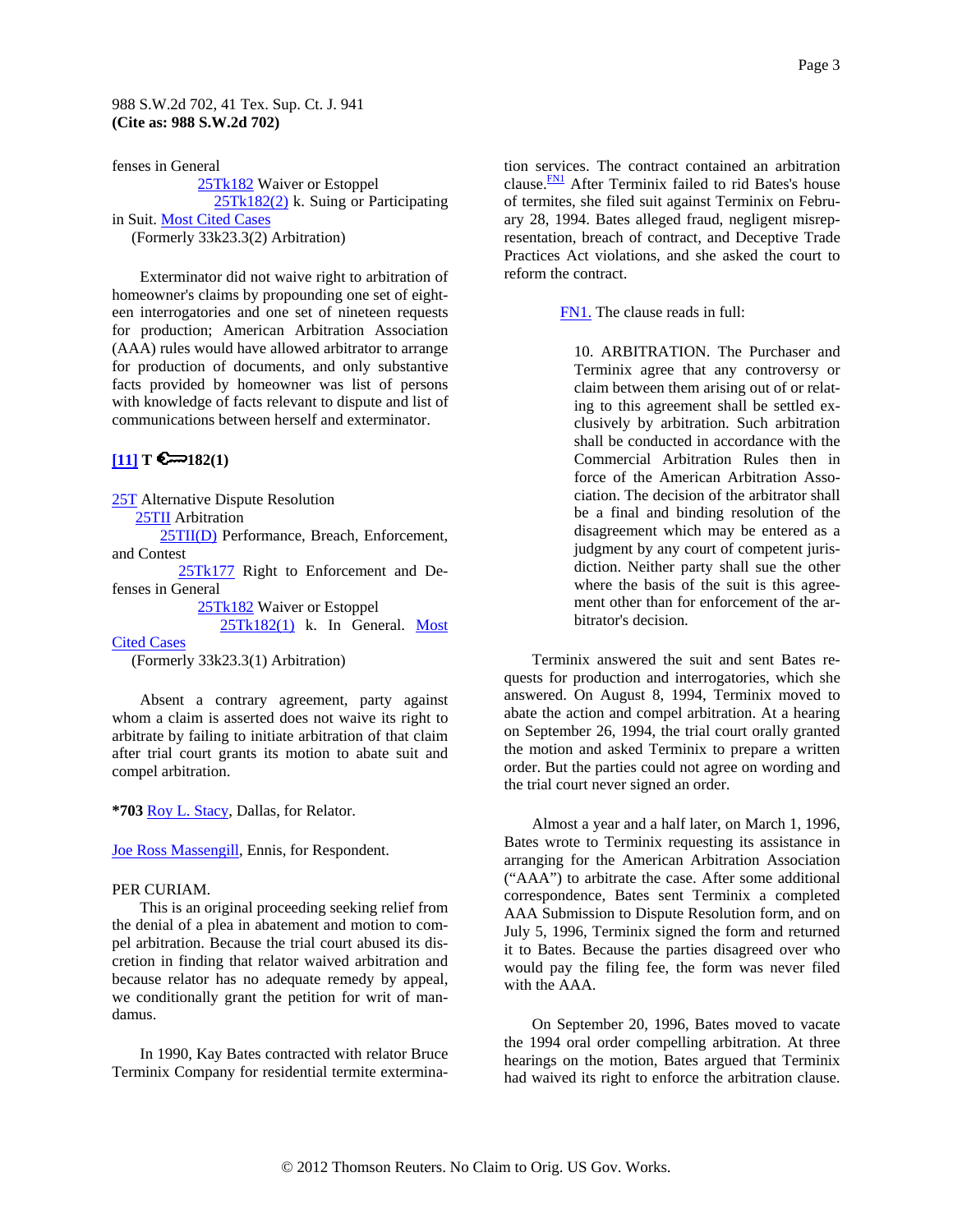#### <span id="page-3-0"></span>988 S.W.2d 702, 41 Tex. Sup. Ct. J. 941 **(Cite as: 988 S.W.2d 702)**

In an order dated July 21, 1997, the court granted Bates's motion, denied Terminix's original 1994 motion to compel arbitration, and set the case for trial. The court made a finding of fact that Terminix had waived its right to compel arbitration and was "in default in proceeding with ... arbitration" under the Federal Arbitration Act, [9 U.S.C. § 3](http://www.westlaw.com/Find/Default.wl?rs=dfa1.0&vr=2.0&DB=1000546&DocName=9USCAS3&FindType=L), because it had substantially invoked the judicial process to Bates's detriment through its use of discovery in 1994.

Terminix sought mandamus from the court of appeals. The court of appeals denied Terminix's petition on an alternative ground which had been argued but not ruled on in the trial court: that Terminix had waived its rights by failing to initiate arbitration after the trial court granted its motion to compel arbitration on September 26, 1994. [953 S.W.2d 537, 540–41.](http://www.westlaw.com/Find/Default.wl?rs=dfa1.0&vr=2.0&DB=713&FindType=Y&ReferencePositionType=S&SerialNum=1997208030&ReferencePosition=540) Terminix now seeks mandamus from this Court.

[\[1\]\[2\]\[3\]\[4\]](#page-0-0) This Court will grant mandamus when a trial court has clearly abused its discretion and the relator has no adequate remedy by appeal. *See [Walker v. Packer,](http://www.westlaw.com/Find/Default.wl?rs=dfa1.0&vr=2.0&DB=713&FindType=Y&ReferencePositionType=S&SerialNum=1992044797&ReferencePosition=839)* [827 S.W.2d 833, 839–40](http://www.westlaw.com/Find/Default.wl?rs=dfa1.0&vr=2.0&DB=713&FindType=Y&ReferencePositionType=S&SerialNum=1992044797&ReferencePosition=839)  [\(Tex.1992\).](http://www.westlaw.com/Find/Default.wl?rs=dfa1.0&vr=2.0&DB=713&FindType=Y&ReferencePositionType=S&SerialNum=1992044797&ReferencePosition=839) An error in determining what the law is or applying the law to the facts constitutes an abuse of discretion. *See [id.](http://www.westlaw.com/Find/Default.wl?rs=dfa1.0&vr=2.0&FindType=Y&SerialNum=1992044797)* [at 840.](http://www.westlaw.com/Find/Default.wl?rs=dfa1.0&vr=2.0&FindType=Y&SerialNum=1992044797) Whether a party's conduct waives its arbitration rights under**\*704** the Federal Arbitration Act is a question of law. *See [Price v.](http://www.westlaw.com/Find/Default.wl?rs=dfa1.0&vr=2.0&DB=350&FindType=Y&ReferencePositionType=S&SerialNum=1986130158&ReferencePosition=1159)  [Drexel Burnham Lambert, Inc.,](http://www.westlaw.com/Find/Default.wl?rs=dfa1.0&vr=2.0&DB=350&FindType=Y&ReferencePositionType=S&SerialNum=1986130158&ReferencePosition=1159)* [791 F.2d 1156, 1159](http://www.westlaw.com/Find/Default.wl?rs=dfa1.0&vr=2.0&DB=350&FindType=Y&ReferencePositionType=S&SerialNum=1986130158&ReferencePosition=1159)  [\(5th Cir.1986\).](http://www.westlaw.com/Find/Default.wl?rs=dfa1.0&vr=2.0&DB=350&FindType=Y&ReferencePositionType=S&SerialNum=1986130158&ReferencePosition=1159) There is no adequate remedy by appeal for denial of the right to arbitrate, because the very purpose of arbitration is to avoid the time and expense of a trial and appeal. *See [Jack B. Anglin Co.](http://www.westlaw.com/Find/Default.wl?rs=dfa1.0&vr=2.0&DB=713&FindType=Y&ReferencePositionType=S&SerialNum=1992198291&ReferencePosition=272)  [v. Tipps,](http://www.westlaw.com/Find/Default.wl?rs=dfa1.0&vr=2.0&DB=713&FindType=Y&ReferencePositionType=S&SerialNum=1992198291&ReferencePosition=272)* [842 S.W.2d 266, 272–73 \(Tex.1992\).](http://www.westlaw.com/Find/Default.wl?rs=dfa1.0&vr=2.0&DB=713&FindType=Y&ReferencePositionType=S&SerialNum=1992198291&ReferencePosition=272)

[\[5\]](#page-0-0)[\[6\]\[7\]](#page-1-0) The Federal Arbitration Act requires courts  $\frac{FN2}{FN2}$  $\frac{FN2}{FN2}$  $\frac{FN2}{FN2}$  to stay lawsuits involving arbitrable issues pending arbitration, "providing the applicant for the stay is not in default in proceeding with such arbitration." [9 U.S.C. § 3](http://www.westlaw.com/Find/Default.wl?rs=dfa1.0&vr=2.0&DB=1000546&DocName=9USCAS3&FindType=L). In applying this provision, courts commonly use the term "waiver" rather than the statutory term "default." *See [Morewitz v. West of](http://www.westlaw.com/Find/Default.wl?rs=dfa1.0&vr=2.0&DB=506&FindType=Y&ReferencePositionType=S&SerialNum=1995171632&ReferencePosition=1365)  [Eng. Ship Owners Mut. Protection & Indem. Ass'n,](http://www.westlaw.com/Find/Default.wl?rs=dfa1.0&vr=2.0&DB=506&FindType=Y&ReferencePositionType=S&SerialNum=1995171632&ReferencePosition=1365)* [62 F.3d 1356, 1365 n. 16 \(11th Cir.1995\)](http://www.westlaw.com/Find/Default.wl?rs=dfa1.0&vr=2.0&DB=506&FindType=Y&ReferencePositionType=S&SerialNum=1995171632&ReferencePosition=1365). Because public policy favors arbitration, however, the Act imposes a strong presumption against waiver. *See [Moses H. Cone Mem'l Hosp. v. Mercury Constr.](http://www.westlaw.com/Find/Default.wl?rs=dfa1.0&vr=2.0&DB=708&FindType=Y&SerialNum=1983109286)  [Corp.,](http://www.westlaw.com/Find/Default.wl?rs=dfa1.0&vr=2.0&DB=708&FindType=Y&SerialNum=1983109286)* [460 U.S. 1, 24, 103 S.Ct. 927, 74 L.Ed.2d 765](http://www.westlaw.com/Find/Default.wl?rs=dfa1.0&vr=2.0&DB=708&FindType=Y&SerialNum=1983109286)  [\(1983\);](http://www.westlaw.com/Find/Default.wl?rs=dfa1.0&vr=2.0&DB=708&FindType=Y&SerialNum=1983109286) *[EZ Pawn Corp. v. Mancias,](http://www.westlaw.com/Find/Default.wl?rs=dfa1.0&vr=2.0&DB=713&FindType=Y&ReferencePositionType=S&SerialNum=1996258319&ReferencePosition=90)* [934 S.W.2d 87,](http://www.westlaw.com/Find/Default.wl?rs=dfa1.0&vr=2.0&DB=713&FindType=Y&ReferencePositionType=S&SerialNum=1996258319&ReferencePosition=90)  [90 \(Tex.1996\);](http://www.westlaw.com/Find/Default.wl?rs=dfa1.0&vr=2.0&DB=713&FindType=Y&ReferencePositionType=S&SerialNum=1996258319&ReferencePosition=90) *[Prudential Sec., Inc. v. Marshall,](http://www.westlaw.com/Find/Default.wl?rs=dfa1.0&vr=2.0&DB=713&FindType=Y&ReferencePositionType=S&SerialNum=1995229426&ReferencePosition=898)* [909](http://www.westlaw.com/Find/Default.wl?rs=dfa1.0&vr=2.0&DB=713&FindType=Y&ReferencePositionType=S&SerialNum=1995229426&ReferencePosition=898)  [S.W.2d 896, 898 \(Tex.1995\).](http://www.westlaw.com/Find/Default.wl?rs=dfa1.0&vr=2.0&DB=713&FindType=Y&ReferencePositionType=S&SerialNum=1995229426&ReferencePosition=898) Courts will not find that a party has waived its right to enforce an arbitration clause by merely taking part in litigation unless it has substantially invoked the judicial process to its opponent's detriment. *See [Walker v. J.C. Bradford & Co.,](http://www.westlaw.com/Find/Default.wl?rs=dfa1.0&vr=2.0&DB=350&FindType=Y&ReferencePositionType=S&SerialNum=1991132235&ReferencePosition=577)* [938 F.2d 575, 577 \(5th Cir.1991\);](http://www.westlaw.com/Find/Default.wl?rs=dfa1.0&vr=2.0&DB=350&FindType=Y&ReferencePositionType=S&SerialNum=1991132235&ReferencePosition=577) *[EZ Pawn,](http://www.westlaw.com/Find/Default.wl?rs=dfa1.0&vr=2.0&DB=713&FindType=Y&ReferencePositionType=S&SerialNum=1996258319&ReferencePosition=89)* [934](http://www.westlaw.com/Find/Default.wl?rs=dfa1.0&vr=2.0&DB=713&FindType=Y&ReferencePositionType=S&SerialNum=1996258319&ReferencePosition=89)  [S.W.2d at 89.](http://www.westlaw.com/Find/Default.wl?rs=dfa1.0&vr=2.0&DB=713&FindType=Y&ReferencePositionType=S&SerialNum=1996258319&ReferencePosition=89)

> [FN2.](#page-3-0) Although [section 3](http://www.westlaw.com/Find/Default.wl?rs=dfa1.0&vr=2.0&DB=1000546&DocName=9USCAS3&FindType=L) of the Act mentions only "courts of the United States," it applies to state as well as federal courts. *See [Moses H. Cone Mem'l Hosp. v. Mercury](http://www.westlaw.com/Find/Default.wl?rs=dfa1.0&vr=2.0&DB=708&FindType=Y&SerialNum=1983109286)  [Constr. Corp.,](http://www.westlaw.com/Find/Default.wl?rs=dfa1.0&vr=2.0&DB=708&FindType=Y&SerialNum=1983109286)* [460 U.S. 1, 26 n. 34, 103](http://www.westlaw.com/Find/Default.wl?rs=dfa1.0&vr=2.0&DB=708&FindType=Y&SerialNum=1983109286)  [S.Ct. 927, 74 L.Ed.2d 765 \(1983\).](http://www.westlaw.com/Find/Default.wl?rs=dfa1.0&vr=2.0&DB=708&FindType=Y&SerialNum=1983109286)

Terminix's use of the judicial process was limited to filing an answer and propounding one set of eighteen interrogatories and one set of nineteen requests for production.<sup>FN3</sup> Terminix moved to abate the judicial proceedings and compel arbitration less than six months after Bates filed suit. The Fifth Circuit has held that a party may invoke court processes to a comparable or even greater extent than this without waiving its arbitration rights. *See [J.C. Bradford,](http://www.westlaw.com/Find/Default.wl?rs=dfa1.0&vr=2.0&DB=350&FindType=Y&ReferencePositionType=S&SerialNum=1991132235&ReferencePosition=576)* [938 F.2d at 576–78](http://www.westlaw.com/Find/Default.wl?rs=dfa1.0&vr=2.0&DB=350&FindType=Y&ReferencePositionType=S&SerialNum=1991132235&ReferencePosition=576) (finding no waiver by defendant who removed case from state to federal court, participated in scheduling and discovery conferences, and propounded two sets of written discovery one of which was answered). Terminix did not seek a judicial resolution of its dispute with Bates. *Compare [J.C. Bradford,](http://www.westlaw.com/Find/Default.wl?rs=dfa1.0&vr=2.0&DB=350&FindType=Y&ReferencePositionType=S&SerialNum=1991132235&ReferencePosition=577)* [938 F.2d at 577–78](http://www.westlaw.com/Find/Default.wl?rs=dfa1.0&vr=2.0&DB=350&FindType=Y&ReferencePositionType=S&SerialNum=1991132235&ReferencePosition=577) (finding no waiver and noting that defendant "did not ask the court to make any judicial decisions, for example, by requesting summary judgment"), *with [Frye v. Paine, Web](http://www.westlaw.com/Find/Default.wl?rs=dfa1.0&vr=2.0&DB=350&FindType=Y&ReferencePositionType=S&SerialNum=1989098143&ReferencePosition=398)[ber, Jackson & Curtis, Inc.,](http://www.westlaw.com/Find/Default.wl?rs=dfa1.0&vr=2.0&DB=350&FindType=Y&ReferencePositionType=S&SerialNum=1989098143&ReferencePosition=398)* [877 F.2d 396, 398 \(5th](http://www.westlaw.com/Find/Default.wl?rs=dfa1.0&vr=2.0&DB=350&FindType=Y&ReferencePositionType=S&SerialNum=1989098143&ReferencePosition=398)  [Cir.1989\)](http://www.westlaw.com/Find/Default.wl?rs=dfa1.0&vr=2.0&DB=350&FindType=Y&ReferencePositionType=S&SerialNum=1989098143&ReferencePosition=398) (party who participated in trial waived arbitration); *[Price,](http://www.westlaw.com/Find/Default.wl?rs=dfa1.0&vr=2.0&DB=350&FindType=Y&ReferencePositionType=S&SerialNum=1986130158&ReferencePosition=1162)* [791 F.2d at 1162](http://www.westlaw.com/Find/Default.wl?rs=dfa1.0&vr=2.0&DB=350&FindType=Y&ReferencePositionType=S&SerialNum=1986130158&ReferencePosition=1162) (party who moved for summary judgment waived arbitration); *and [Miller Brewing Co. v. Fort Worth Distrib. Co.,](http://www.westlaw.com/Find/Default.wl?rs=dfa1.0&vr=2.0&DB=350&FindType=Y&ReferencePositionType=S&SerialNum=1986105146&ReferencePosition=497)* [781](http://www.westlaw.com/Find/Default.wl?rs=dfa1.0&vr=2.0&DB=350&FindType=Y&ReferencePositionType=S&SerialNum=1986105146&ReferencePosition=497)  [F.2d 494, 497–98 \(5th Cir.1986\)](http://www.westlaw.com/Find/Default.wl?rs=dfa1.0&vr=2.0&DB=350&FindType=Y&ReferencePositionType=S&SerialNum=1986105146&ReferencePosition=497) (party who filed multiple lawsuits waived arbitration). Thus, this is not a case in which a party who has tried and failed to obtain a satisfactory result in court then turns to arbitration.

> [FN3.](#page-3-0) Bates also points out that Terminix's experts inspected and tested her house in May 1994, three months into the litigation. However, Terminix did not obtain the inspection through the judicial process. Instead of filing a request to inspect land with the trial court, *see* [TEX.R. CIV. P. 167\(1\),](http://www.westlaw.com/Find/Default.wl?rs=dfa1.0&vr=2.0&DB=1005302&DocName=TXRRCPR167&FindType=L)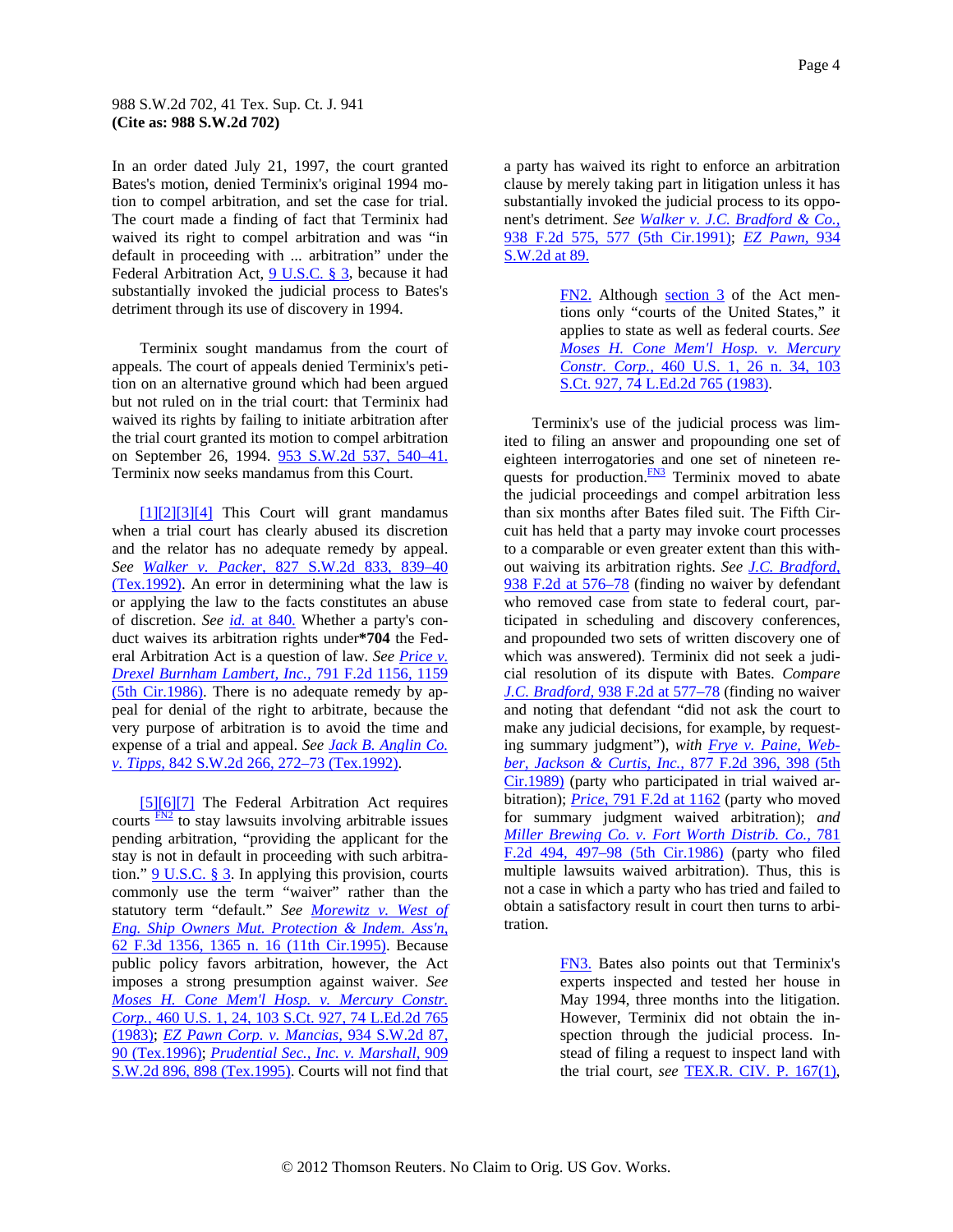<span id="page-4-0"></span>Terminix simply sent Bates a letter stating, "Please let me know if you will agree to allow [Terminix] to [inspect the house] or whether I need to file a Motion with the Court"; Bates then consented to the inspection.

[\[8\]\[9\]\[10\]](#page-1-0) Even substantially invoking the judicial process does not waive a party's arbitration rights unless the opposing party proves that it suffered prejudice as a result. *See [Prudential,](http://www.westlaw.com/Find/Default.wl?rs=dfa1.0&vr=2.0&DB=713&FindType=Y&ReferencePositionType=S&SerialNum=1995229426&ReferencePosition=898)* [909 S.W.2d at](http://www.westlaw.com/Find/Default.wl?rs=dfa1.0&vr=2.0&DB=713&FindType=Y&ReferencePositionType=S&SerialNum=1995229426&ReferencePosition=898)  [898–99.](http://www.westlaw.com/Find/Default.wl?rs=dfa1.0&vr=2.0&DB=713&FindType=Y&ReferencePositionType=S&SerialNum=1995229426&ReferencePosition=898) The trial court concluded that Bates was prejudiced by Terminix's use of discovery. Although prejudice may result when a party uses judicial processes to gain access to information that would not have been discoverable in arbitration, *see [J.C. Brad](http://www.westlaw.com/Find/Default.wl?rs=dfa1.0&vr=2.0&DB=350&FindType=Y&ReferencePositionType=S&SerialNum=1991132235&ReferencePosition=578)[ford,](http://www.westlaw.com/Find/Default.wl?rs=dfa1.0&vr=2.0&DB=350&FindType=Y&ReferencePositionType=S&SerialNum=1991132235&ReferencePosition=578)* [938 F.2d at 578 n. 3,](http://www.westlaw.com/Find/Default.wl?rs=dfa1.0&vr=2.0&DB=350&FindType=Y&ReferencePositionType=S&SerialNum=1991132235&ReferencePosition=578) this case falls under the rule that "when only a minimal amount of discovery has been conducted, which may also be useful for the purpose of arbitration, the court should not ordinarily infer waiver based upon prejudice." *[Tenneco Resins,](http://www.westlaw.com/Find/Default.wl?rs=dfa1.0&vr=2.0&DB=350&FindType=Y&ReferencePositionType=S&SerialNum=1985142299&ReferencePosition=421)  [Inc. v. Davy Int'l,](http://www.westlaw.com/Find/Default.wl?rs=dfa1.0&vr=2.0&DB=350&FindType=Y&ReferencePositionType=S&SerialNum=1985142299&ReferencePosition=421)* [770 F.2d 416, 421 \(5th Cir.1985\).](http://www.westlaw.com/Find/Default.wl?rs=dfa1.0&vr=2.0&DB=350&FindType=Y&ReferencePositionType=S&SerialNum=1985142299&ReferencePosition=421) The fact that Bates responded to one set of requests for production does not establish**\*705** prejudice because AAA rules allow arbitrators to arrange for "production of relevant documents and other information." AMERICAN ARBITRATION ASS'N, COMMERCIAL ARBITRATION RULES Rule 10 (1996). Bates also answered Terminix's interrogatories, but the only substantive facts her response provided were a list of persons with knowledge of facts relevant to the dispute and a list of communications between herself and Terminix. Whether or not Terminix would have been able to obtain this information under AAA procedures, it falls short of the level of discovery that courts have held waives the right to arbitrate. *See [Zwitserse Maatschappij van Levensver](http://www.westlaw.com/Find/Default.wl?rs=dfa1.0&vr=2.0&DB=350&FindType=Y&ReferencePositionType=S&SerialNum=1993134013&ReferencePosition=1480)[zekering en Lijfrente v. ABN Int'l Capital Markets](http://www.westlaw.com/Find/Default.wl?rs=dfa1.0&vr=2.0&DB=350&FindType=Y&ReferencePositionType=S&SerialNum=1993134013&ReferencePosition=1480)  [Corp.,](http://www.westlaw.com/Find/Default.wl?rs=dfa1.0&vr=2.0&DB=350&FindType=Y&ReferencePositionType=S&SerialNum=1993134013&ReferencePosition=1480)* [996 F.2d 1478, 1480 \(2d Cir.1993\)](http://www.westlaw.com/Find/Default.wl?rs=dfa1.0&vr=2.0&DB=350&FindType=Y&ReferencePositionType=S&SerialNum=1993134013&ReferencePosition=1480) (deposition-like witness hearing conducted under foreig[n](http://www.westlaw.com/Find/Default.wl?rs=dfa1.0&vr=2.0&DB=350&FindType=Y&ReferencePositionType=S&SerialNum=1992139116&ReferencePosition=591)  law); *[St. Mary's Med. Ctr. v. Disco Aluminum Prods.,](http://www.westlaw.com/Find/Default.wl?rs=dfa1.0&vr=2.0&DB=350&FindType=Y&ReferencePositionType=S&SerialNum=1992139116&ReferencePosition=591)* [969 F.2d 585, 591 \(7th Cir.1992\)](http://www.westlaw.com/Find/Default.wl?rs=dfa1.0&vr=2.0&DB=350&FindType=Y&ReferencePositionType=S&SerialNum=1992139116&ReferencePosition=591) (depositions).

Bates has not carried the "heavy burden of proof" required to establish waiver of arbitration rights. *See [J.C. Bradford,](http://www.westlaw.com/Find/Default.wl?rs=dfa1.0&vr=2.0&DB=350&FindType=Y&ReferencePositionType=S&SerialNum=1991132235&ReferencePosition=577)* [938 F.2d at 577.](http://www.westlaw.com/Find/Default.wl?rs=dfa1.0&vr=2.0&DB=350&FindType=Y&ReferencePositionType=S&SerialNum=1991132235&ReferencePosition=577) The court must resolve any doubt in favor of arbitration. *See [Moses H. Cone,](http://www.westlaw.com/Find/Default.wl?rs=dfa1.0&vr=2.0&DB=708&FindType=Y&SerialNum=1983109286)* [460 U.S. at 24–25, 103 S.Ct. 927.](http://www.westlaw.com/Find/Default.wl?rs=dfa1.0&vr=2.0&DB=708&FindType=Y&SerialNum=1983109286) Under this standard, the trial court abused its discretion by holding that Terminix's 1994 participation in the lawsuit waived its right to enforce the arbitration

clause.

We now turn to the court of appeals' alternative rationale for denying Terminix's petition for mandamus. The court of appeals held that as the party seeking to resolve the dispute by arbitration rather than in court, Terminix had the burden to arrange for arbitration of Bates's claims against it. [953 S.W.2d at 540–](http://www.westlaw.com/Find/Default.wl?rs=dfa1.0&vr=2.0&DB=713&FindType=Y&ReferencePositionType=S&SerialNum=1997208030&ReferencePosition=540) [41.](http://www.westlaw.com/Find/Default.wl?rs=dfa1.0&vr=2.0&DB=713&FindType=Y&ReferencePositionType=S&SerialNum=1997208030&ReferencePosition=540) Thus, the court of appeals reasoned, Terminix waived its rights by failing to initiate arbitration after the trial court granted its motion to abate the suit and compel arbitration in September 1994. *[Id.](http://www.westlaw.com/Find/Default.wl?rs=dfa1.0&vr=2.0&FindType=Y&SerialNum=1997208030)* That conclusion conflicts with the decisions of two other courts of appeals holding that unless the parties contract otherwise, the burden to initiate arbitration rests on the plaintiff as the party seeking relief. *See [Moore](http://www.westlaw.com/Find/Default.wl?rs=dfa1.0&vr=2.0&DB=713&FindType=Y&ReferencePositionType=S&SerialNum=1996227968&ReferencePosition=729)  [v. Morris,](http://www.westlaw.com/Find/Default.wl?rs=dfa1.0&vr=2.0&DB=713&FindType=Y&ReferencePositionType=S&SerialNum=1996227968&ReferencePosition=729)* [931 S.W.2d 726, 729 \(Tex.App.—Austin](http://www.westlaw.com/Find/Default.wl?rs=dfa1.0&vr=2.0&DB=713&FindType=Y&ReferencePositionType=S&SerialNum=1996227968&ReferencePosition=729)  [1996, orig. proceeding\)](http://www.westlaw.com/Find/Default.wl?rs=dfa1.0&vr=2.0&DB=713&FindType=Y&ReferencePositionType=S&SerialNum=1996227968&ReferencePosition=729); *[Mamlin v. Susan Thomas,](http://www.westlaw.com/Find/Default.wl?rs=dfa1.0&vr=2.0&DB=713&FindType=Y&ReferencePositionType=S&SerialNum=1973129338&ReferencePosition=639)  [Inc.,](http://www.westlaw.com/Find/Default.wl?rs=dfa1.0&vr=2.0&DB=713&FindType=Y&ReferencePositionType=S&SerialNum=1973129338&ReferencePosition=639)* [490 S.W.2d 634, 639 \(Tex.Civ.App.—Dallas](http://www.westlaw.com/Find/Default.wl?rs=dfa1.0&vr=2.0&DB=713&FindType=Y&ReferencePositionType=S&SerialNum=1973129338&ReferencePosition=639)  [1973, no writ\).](http://www.westlaw.com/Find/Default.wl?rs=dfa1.0&vr=2.0&DB=713&FindType=Y&ReferencePositionType=S&SerialNum=1973129338&ReferencePosition=639)  $\frac{FN4}{FN4}$  $\frac{FN4}{FN4}$  $\frac{FN4}{FN4}$ 

> [FN4.](#page-4-0) *Accord [Shanferoke Coal & Supply](http://www.westlaw.com/Find/Default.wl?rs=dfa1.0&vr=2.0&DB=350&FindType=Y&ReferencePositionType=S&SerialNum=1934130656&ReferencePosition=299)  [Corp. v. Westchester Serv. Corp.,](http://www.westlaw.com/Find/Default.wl?rs=dfa1.0&vr=2.0&DB=350&FindType=Y&ReferencePositionType=S&SerialNum=1934130656&ReferencePosition=299)* [70 F.2d](http://www.westlaw.com/Find/Default.wl?rs=dfa1.0&vr=2.0&DB=350&FindType=Y&ReferencePositionType=S&SerialNum=1934130656&ReferencePosition=299)  [297, 299 \(2d Cir.1934\)](http://www.westlaw.com/Find/Default.wl?rs=dfa1.0&vr=2.0&DB=350&FindType=Y&ReferencePositionType=S&SerialNum=1934130656&ReferencePosition=299) (Learned Hand, J.), *aff'd,* [293 U.S. 449, 55 S.Ct. 313, 79 L.Ed.](http://www.westlaw.com/Find/Default.wl?rs=dfa1.0&vr=2.0&DB=708&FindType=Y&SerialNum=1935124131)  [583 \(1935\);](http://www.westlaw.com/Find/Default.wl?rs=dfa1.0&vr=2.0&DB=708&FindType=Y&SerialNum=1935124131) *[Mountain Plains Constructors,](http://www.westlaw.com/Find/Default.wl?rs=dfa1.0&vr=2.0&DB=661&FindType=Y&ReferencePositionType=S&SerialNum=1990027450&ReferencePosition=930)  [Inc. v. Torrez,](http://www.westlaw.com/Find/Default.wl?rs=dfa1.0&vr=2.0&DB=661&FindType=Y&ReferencePositionType=S&SerialNum=1990027450&ReferencePosition=930)* [785 P.2d 928, 930](http://www.westlaw.com/Find/Default.wl?rs=dfa1.0&vr=2.0&DB=661&FindType=Y&ReferencePositionType=S&SerialNum=1990027450&ReferencePosition=930)  [\(Colo.1990\);](http://www.westlaw.com/Find/Default.wl?rs=dfa1.0&vr=2.0&DB=661&FindType=Y&ReferencePositionType=S&SerialNum=1990027450&ReferencePosition=930) *[Gold Coast Mall, Inc. v. Lar](http://www.westlaw.com/Find/Default.wl?rs=dfa1.0&vr=2.0&DB=162&FindType=Y&ReferencePositionType=S&SerialNum=1983156257&ReferencePosition=97)[mar Corp.,](http://www.westlaw.com/Find/Default.wl?rs=dfa1.0&vr=2.0&DB=162&FindType=Y&ReferencePositionType=S&SerialNum=1983156257&ReferencePosition=97)* [298 Md. 96, 468 A.2d 91, 97–](http://www.westlaw.com/Find/Default.wl?rs=dfa1.0&vr=2.0&DB=162&FindType=Y&ReferencePositionType=S&SerialNum=1983156257&ReferencePosition=97) [101 \(1983\)](http://www.westlaw.com/Find/Default.wl?rs=dfa1.0&vr=2.0&DB=162&FindType=Y&ReferencePositionType=S&SerialNum=1983156257&ReferencePosition=97); *[Lane–Tahoe, Inc. v. Kindred](http://www.westlaw.com/Find/Default.wl?rs=dfa1.0&vr=2.0&DB=661&FindType=Y&ReferencePositionType=S&SerialNum=1975126870&ReferencePosition=494)  [Constr. Co.,](http://www.westlaw.com/Find/Default.wl?rs=dfa1.0&vr=2.0&DB=661&FindType=Y&ReferencePositionType=S&SerialNum=1975126870&ReferencePosition=494)* [91 Nev. 385, 536 P.2d 491, 494](http://www.westlaw.com/Find/Default.wl?rs=dfa1.0&vr=2.0&DB=661&FindType=Y&ReferencePositionType=S&SerialNum=1975126870&ReferencePosition=494)  [\(1975\);](http://www.westlaw.com/Find/Default.wl?rs=dfa1.0&vr=2.0&DB=661&FindType=Y&ReferencePositionType=S&SerialNum=1975126870&ReferencePosition=494) *[Tothill v. Richey Ins. Agency, Inc.,](http://www.westlaw.com/Find/Default.wl?rs=dfa1.0&vr=2.0&DB=162&FindType=Y&ReferencePositionType=S&SerialNum=1977102710&ReferencePosition=658)* [117 N.H. 449, 374 A.2d 656, 658 \(1977\);](http://www.westlaw.com/Find/Default.wl?rs=dfa1.0&vr=2.0&DB=162&FindType=Y&ReferencePositionType=S&SerialNum=1977102710&ReferencePosition=658) 1 DOMKE, DOMKE ON COMMERCIAL ARBITRATION § 19:06 (rev. ed.1997); 1 OEHMKE, COMMERCIAL ARBITRA-TION § 27:02 (rev. ed.1995).

This Court has never squarely addressed the question of who has the burden to go forward with arbitration after a trial court grants a defendant's motion to compel arbitration. However, we tacitly endorsed *[Moore](http://www.westlaw.com/Find/Default.wl?rs=dfa1.0&vr=2.0&FindType=Y&SerialNum=1996227968)* and *[Mamlin](http://www.westlaw.com/Find/Default.wl?rs=dfa1.0&vr=2.0&FindType=Y&SerialNum=1973129338)* ['s](http://www.westlaw.com/Find/Default.wl?rs=dfa1.0&vr=2.0&FindType=Y&SerialNum=1973129338) result in *[Prudential Se](http://www.westlaw.com/Find/Default.wl?rs=dfa1.0&vr=2.0&DB=713&FindType=Y&SerialNum=1995229426)[curities, Inc. v. Marshall,](http://www.westlaw.com/Find/Default.wl?rs=dfa1.0&vr=2.0&DB=713&FindType=Y&SerialNum=1995229426)* [909 S.W.2d 896](http://www.westlaw.com/Find/Default.wl?rs=dfa1.0&vr=2.0&DB=713&FindType=Y&SerialNum=1995229426)  [\(Tex.1995\).](http://www.westlaw.com/Find/Default.wl?rs=dfa1.0&vr=2.0&DB=713&FindType=Y&SerialNum=1995229426) The plaintiffs in *[Prudential](http://www.westlaw.com/Find/Default.wl?rs=dfa1.0&vr=2.0&FindType=Y&SerialNum=1995229426)* argued that the defendant had waived the right to arbitration by a number of actions, including its failure to pursue arbitration of certain claims that the trial court had ruled were subject to arbitration. *See [Prudential,](http://www.westlaw.com/Find/Default.wl?rs=dfa1.0&vr=2.0&DB=713&FindType=Y&ReferencePositionType=S&SerialNum=1995229426&ReferencePosition=898)* [909](http://www.westlaw.com/Find/Default.wl?rs=dfa1.0&vr=2.0&DB=713&FindType=Y&ReferencePositionType=S&SerialNum=1995229426&ReferencePosition=898)  [S.W.2d at 898.](http://www.westlaw.com/Find/Default.wl?rs=dfa1.0&vr=2.0&DB=713&FindType=Y&ReferencePositionType=S&SerialNum=1995229426&ReferencePosition=898) Noting that mere delay does not waive a party's arbitration rights, we held that there